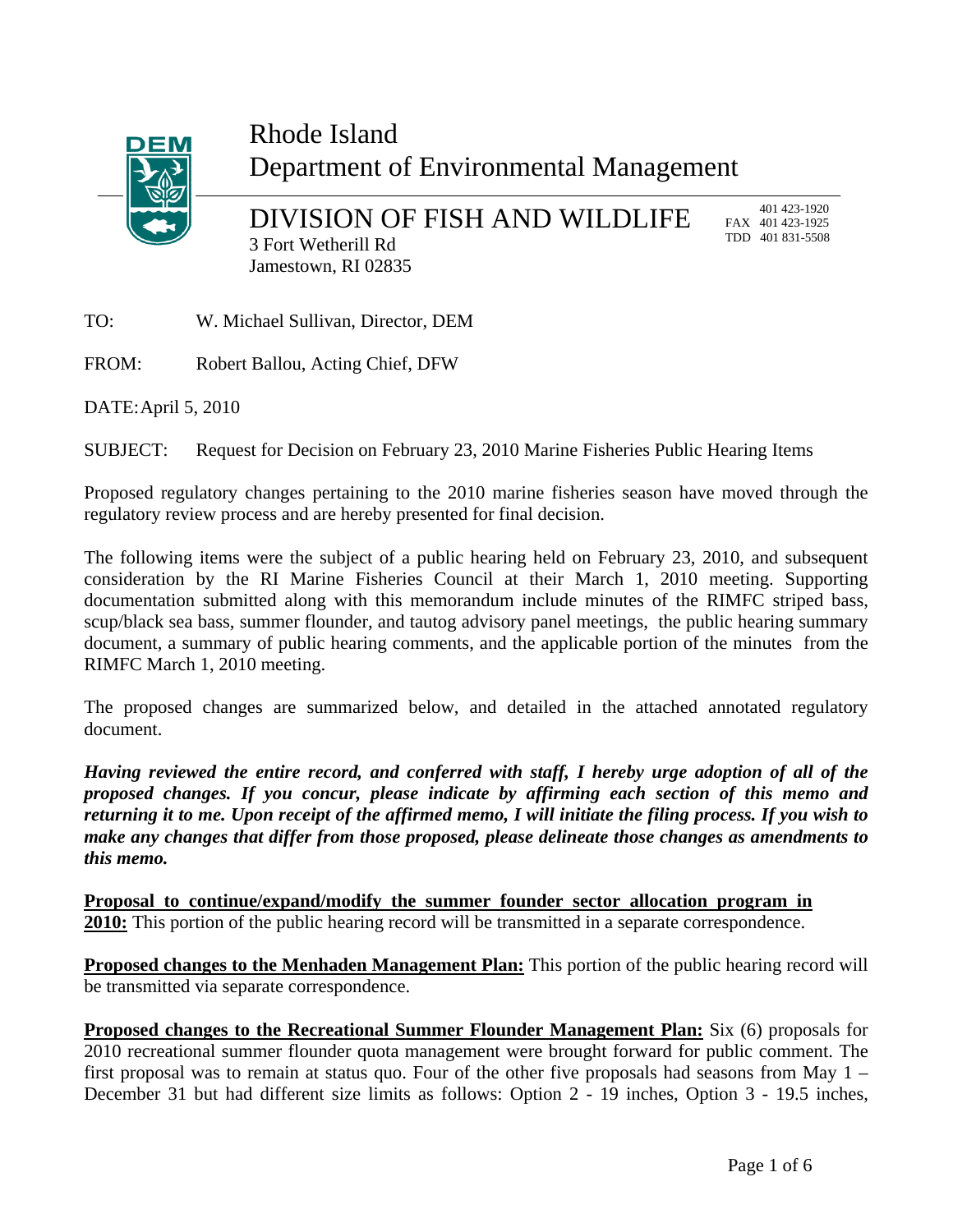Option 4 - 20 inches, Option 5 - 20.5 inches, and the last Option 6, 19 inches/6 fish bag limit/May 1 through July 31 and August 15 through December 31, which was presented, by DEM, as a necessary alternative if 19" were chosen as the minimum size. All six options met the guidelines of the ASMFC; however ASMFC cautioned that with Option #2 (19 inch fish) there may be a danger of exceeding the targets.

There were several public comments made, (11) of which supported option #3 - (19.5 inch fish). There were approximately (5) comments made in support of option #4 - (20 inch fish). There was one comment in support of option #6 - (19.5 inch fish with a two week closure in August). There were several comments made strongly opposing option #6.There was one written comment received from D. Sisson in favor of an option that would allow for 19.5 inches/ 4-5 fish bag limit, and a season that would offer the chance to fish at least the last three weeks of May, and all of June and July. He felt the month of August was most expendable. At the public hearing this individual was in favor of option #3 (19.5 inch fish)

The Council unanimously recommended adoption of option 3 for the 2010 recreational summer flounder management plan -- 19.5 inch minimum size, May 1-December 31 season, and 6-fish bag limit. I urge adoption of the Council's recommendation (option 3). The option is conservative and should sufficiently guard against over harvesting in 2010. I further note that the ASMFC is moving away from strict accountability with MRFSS estimates that are known to be flawed so the consequences of overharvest are lessened.

*Affirmed as recommended: April 5, 2010*

**Proposed changes to the Recreational Scup Management Plan:** Two proposals for 2010 recreational scup quota management were brought forward for public comment. The first proposal was a restrictive measure at 11 inches/ 10 fish bag limit/ June 12-September 26. This proposal was based on initial overharvest projections. A second and less restrictive proposal, which subsequently came forward from ASMFC meetings, was presented at the public hearing by the Division, which was 10.5 inches/ 10 fish bag limit /May 24 – September 26, and a reduced bonus season for party & charter from August 23 – September 26 with an 11 inch minimum size limit and a 40 fish bag limit. At the time of the scup advisory panel meeting things were still in flux, therefore the panel did not make a consensus proposal.

The public comments all recommended option #2, the less-restrictive ASMFC-approved option, but suggested a modification to the bonus season. It was requested to start the bonus season mid to late September and extend into mid October. There were also requests to explore the possibility of removing the State of RI from the regional approach for the 2011 season, since RI continues to be penalized for high landings in other states.

The Council unanimously recommended adoption of option  $#2 - 10.5$  inch minimum size, 10-fish bag limit, May 24 – September 26 season, and to have the Division explore all possible options of extending the party/charter bonus season from mid September into October. I urge the adoption of the council recommendation, including the extension of the party/charter season. Based on a recent conference call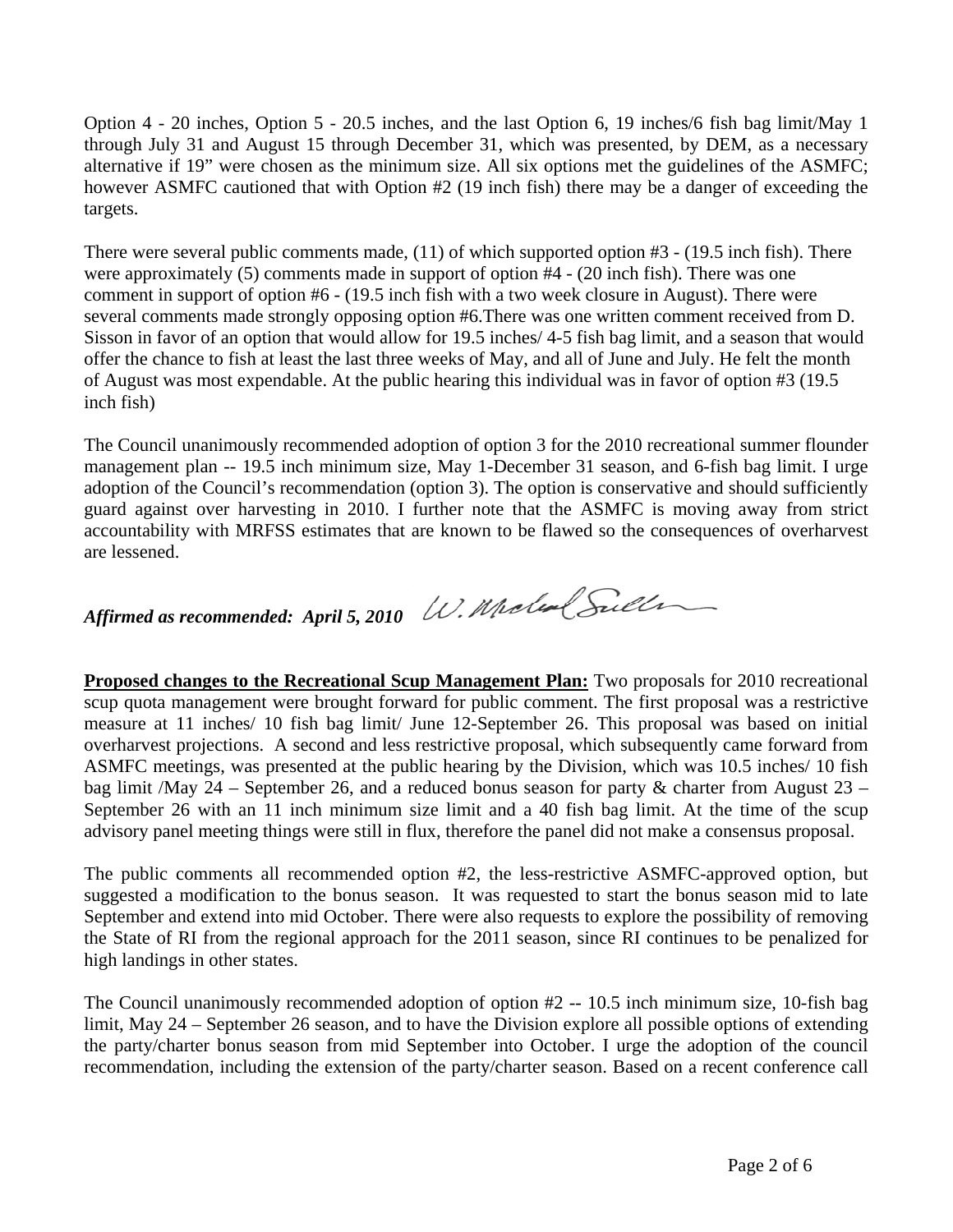involving Mark Gibson and ASMFC board members, RI has the ability to conduct a 35-day bonus season that ends on October  $11<sup>th</sup>$ .

*Affirmed as recommended: April 5, 2010*

**Proposed changes to the Commercial Floating Fish Trap Scup Management Plan:** Two proposals for 2010 Commercial Floating Fish Trap Scup quota management were brought forward for public comment. The first proposal was to remain at status quo. The second proposal, presented by the RI Fish Trap Association, requested adoption of more flexible management practices – namely, by removing the provisions of section 7.11.2.2 in the rules that specify a trip limit of 25,000 pounds and by removing the regulatory set aside and reduced trip limits that start on June 7.

At the public hearing a representative for the RI Fish Trap Association spoke in favor of their proposal. There were no other comments made. The Council unanimously recommended adoption of the proposal. I urge the adoption of the council recommendation. I note that all of the RI fish trap companies have endorsed the proposal. I further note that the reporting requirements set forth by the proposal are of critical importance. While we have every reason to expect good compliance by the fish trap companies, we note the need for provisions to address any instances of non-compliance, particularly with regard to reporting. I therefore urge adoption of a rule authorizing the re-imposition of trip limits, during the season, if DEM determines that any of the companies have failed to meet their reporting requirements. If such an action were taken, DEM would be immediately notify all of the companies.

*Affirmed as recommended: April 5, 2010*

**Proposed changes to the Commercial Tautog Management Plan:** Only one proposal for 2010 commercial tautog quota management was brought forward for public comment. The proposal was to remain at status quo in 2010. The tautog advisory panel recommended remaining at status quo for 2010. There were no specific comments made for or against this proposal at the public hearing, but one individual suggested that from April through July, there should be no gillnets allowed in the water, and no possession of female tautog allowed in the spring time. The Council unanimously recommended remaining at status quo for 2010. I agree with the Council and recommend that RI remain at status quo for this year. Staff is updating the status of tautog (jointly with MA Marine Fisheries), and we may have suggestions for changes to the management program for next year.

*Affirmed as recommended: April 5, 2010*

**Proposed changes to the Recreational Tautog Management Plan:** Only one proposal for 2010 recreational tautog quota management was brought forward for public comment. The proposal was to remain at status quo in 2010. The tautog advisory panel recommended remaining at status quo for 2010. At the public hearing there was only one comment made and that was in support of status quo. The Council unanimously supported remaining at status quo for the 2010 recreational tautog management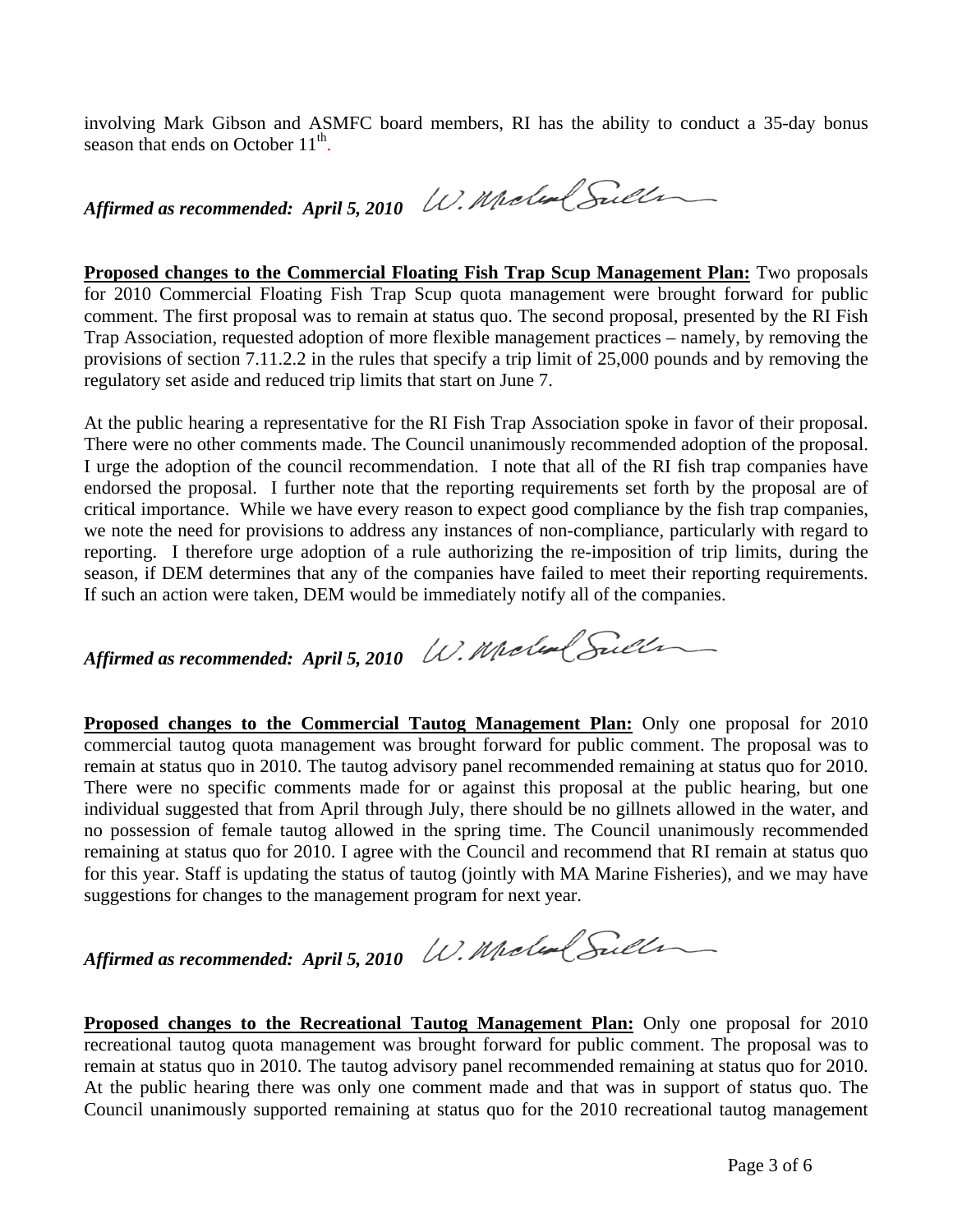plan. I urge adoption of the Council's recommendation. However, I note that staff is updating the status of tautog (jointly with MA Marine Fisheries), and we may have suggestions for changes to the management program for next year.

*Affirmed as recommended: April 5, 2010*

**Proposed changes to the Recreational Black Sea Bass Management Plan:** Two proposals for 2010 recreational black sea bass quota management were brought forward for public comment. The first proposal, offered at the AP meeting, was a restrictive measure that included a 12.5 inch minimum size, 25-fish bag limit, and two seasons: June 1 through June 30 and September 1 through September 30. This proposal was based on initial overharvest projections. At the time of the black sea bass advisory panel meeting, things were still in flux, and thus the panel did not make a consensus proposal or offer any recommendations. A second and less restrictive proposal (option 2), which emerged from ASMFC meetings conducted after the AP met, was presented at the public hearing by DEM. The revised proposal included a 12.5 inch minimum size, 25-fish bag limit, and May 22 through September 12 season.. There were several public comments made at the hearing, all in support of option #2, the ASMFC-approved option with the less restrictive measures. Again, several commenters urged DEM to press ASMCF about the unfairness of the coastwide measures under which RI was penalized this year due to overages by other states.

The Council voted unanimously to recommend adoption of option 2. Since this issue was still in flux at the federal level, the Council asked DEM to communicate to the ASMFC and MA Marine Fisheries that RI favors a continuous season for the recreational black sea bass fishery, in lieu of a split season. The Council expressed support for regulations that would avoid mid-season closures and avoid putting state recreational fishermen in conflict with federally permitted fishermen. Based on the need to maintain compliance with ASMFC requirements, I agree with the Council recommendation and urge adoption of the ASMFC recommended option for the recreational black sea bass fishery. Based on Mark Gibson's consultation with ASMFC board members, the commission will not entertain a split season in 2010. It remains unknown what the federal measures will be, so the issue of inconsistency between ASMFC and federal measures remains a possibility, and a concern.

*Affirmed as recommended: April 5, 2010*

**Proposed changes to the General Category Commercial Striped Bass Management Plan:** Two proposals for 2010 general category commercial striped bass quota management were brought forward for public comment. The first proposal was to remain at status quo in 2010. The second proposal was to modify the June start date by moving it from June 1 to June 6. This was the Striped Bass Advisory Panel consensus proposal. There were several public comments made at the hearing, six of which supported the AP proposal, and one of which supported status quo. There were several gillnetters present at the public hearing who requested that gillnetters be allowed to take the commercial daily possession limit as bycatch. However, the gillnet prohibition is set by statute, so that issue would need to be addressed through legislation.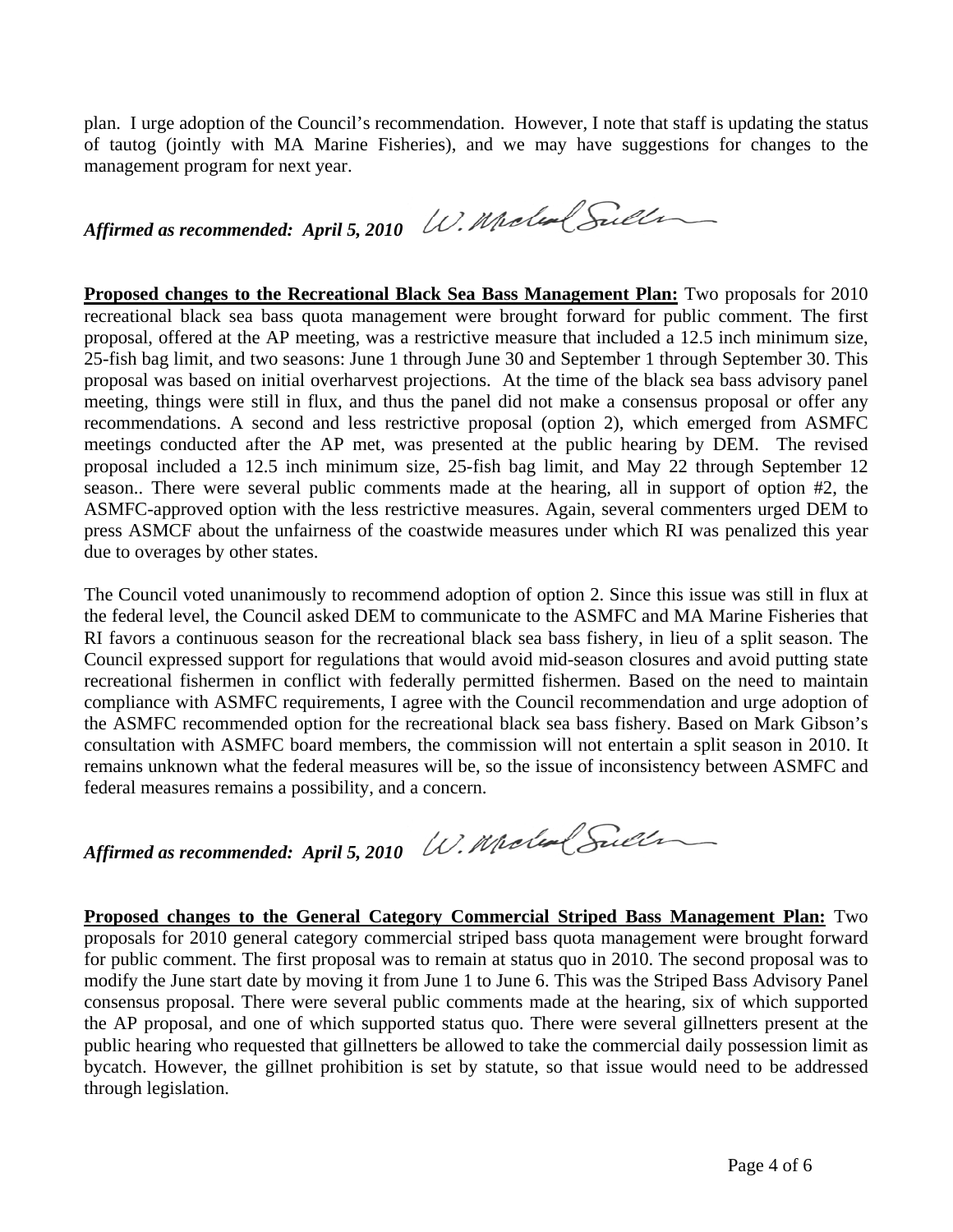The Council unanimously supported adoption of the advisory panel proposal, i.e., to move the start date for the general category commercial striped bass fishery to June 6. Given the agreement within industry for shifting the date, and non-impact of the change on our ability to manage the fishery, I urge adoption of the Council's recommendation.

*Affirmed as recommended: April 5, 2010*

**Proposed changes to the Floating Fish Trap Commercial Striped Bass Management Plan:** Two proposals for 2010 floating fish trap commercial striped bass quota management were brought forward for public comment. The first proposal was to remain at status quo in 2010. This was the Striped Bass Advisory Panel consensus option. The second proposal, offered by the RI Fish Trap Association, was to repeal the set aside and trip limit regulations. (The Fish Trap Association erroneously held back on offering the proposal at the AP meeting, so the panel was unable to pass judgment on it at that time.) At the public hearing, the representative from the RI Fish Trap Association spoke in favor of their proposal. It was noted that all fish trap companies were on board with the proposal. There were no other comments made. The Council unanimously recommended adoption of the proposal. I urge the adoption of the council recommendation. As with the related scup proposal, I note that the reporting requirements set forth by this new approach are of critical importance. While we have every reason to expect good compliance by the fish trap companies, we note the need for provisions to address any instances of noncompliance, particularly with regard to reporting. I therefore urge adoption of a rule authorizing the reimposition of trip limits, during the season, if DEM determines that any of the companies have failed to meet their reporting requirements. If such an action were taken, DEM would immediately notify all of the companies.

*Affirmed as recommended: April 5, 2010*

**Proposed changes to the Recreational Striped Bass Management Plan:** Only one proposal for 2010 recreational striped bass quota management was brought forward for public comment. The proposal was to remain at status quo in 2010. The striped bass advisory panel recommended remaining at status quo. There was only one comment made at the public hearing and it was in support of status quo. The Council unanimously supported remaining at status quo. I concur with the Council's recommendation. Meanwhile, the ASMFC is continuing to review the status of striped bass, including the impacts of mycobacteriosis. We will monitor, and participate in, that ongoing process.

*Affirmed as recommended: April 5, 2010*

**Proposed changes to the Winter Flounder Management Plan:** DEM proposed changes to the winter flounder regulations that are designed to organize and consolidate the winter flounder management regulations (commercial and recreational) within Part VII. Heretofore, the regulations have been spread throughout three different parts of the regulations, with several instances of overlap and inconsistency.